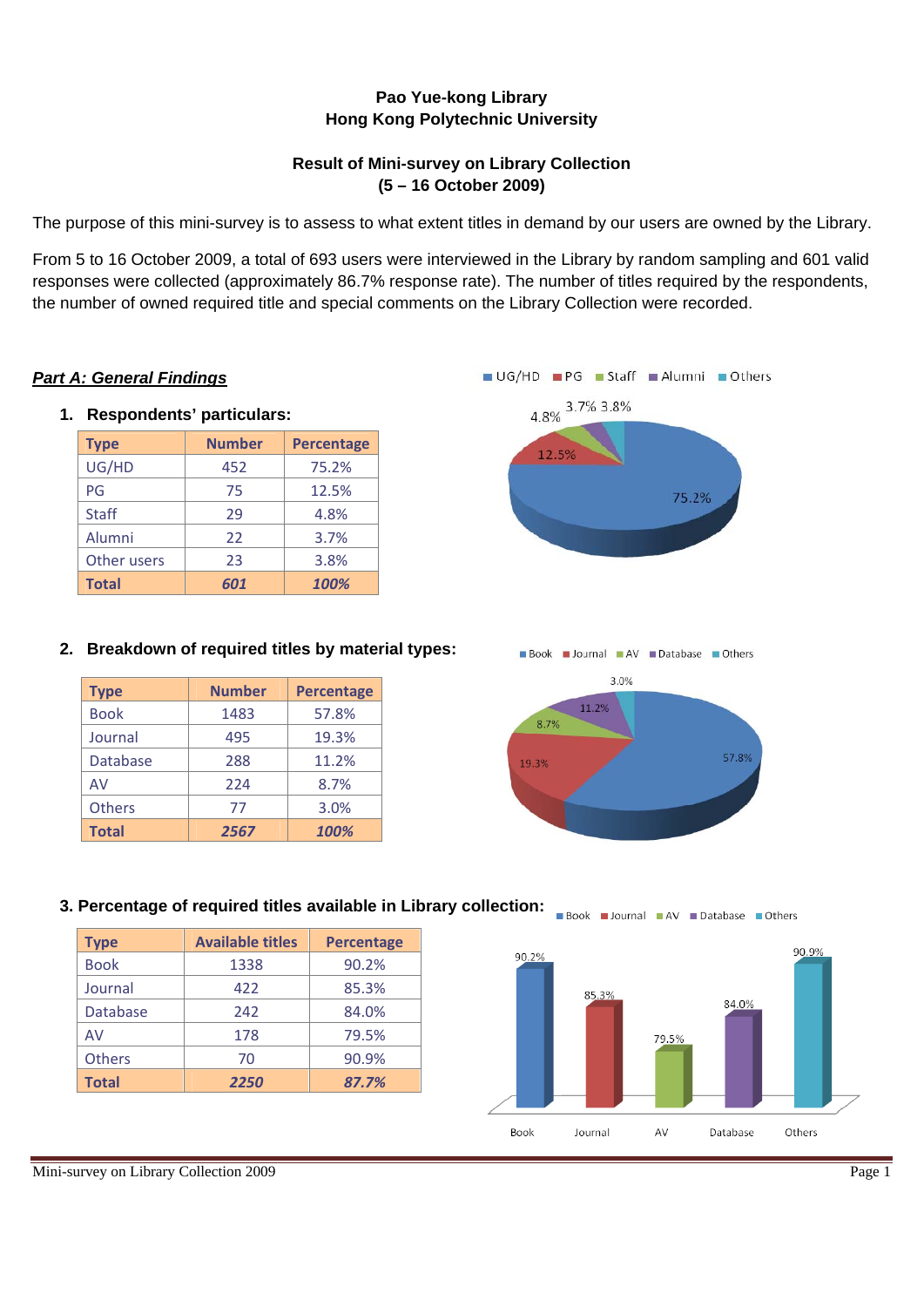### **1. Undergraduates/ Higher Diploma students**

### 1.1 Allocation of required resources

|                 | <b>Required titles</b> | <b>Percentage</b> |
|-----------------|------------------------|-------------------|
| <b>Book</b>     | 1087                   | 62.1%             |
| Journal         | 315                    | 18.0%             |
| AV              | 163                    | 9.3%              |
| <b>Database</b> | 150                    | 8.6%              |
| Other           | 35                     | 2.0%              |
| <b>Total</b>    | 1750                   | 100%              |



## 1.2 Availability of required titles by resource type (in descending order)

|                 | <b>Available titles</b> | <b>Required titles</b> | <b>Percentage of available titles</b> |
|-----------------|-------------------------|------------------------|---------------------------------------|
| <b>Book</b>     | 989                     | 1087                   | 91.0%                                 |
| AV              | 145                     | 163                    | 89.0%                                 |
| <b>Database</b> | 125                     | 150                    | 83.3%                                 |
| Journal         | 261                     | 315                    | 82.9%                                 |
| Other           | 34                      | 35                     | 97.1%                                 |
| <b>Total</b>    | 1554                    | 1750                   | 88.7%                                 |

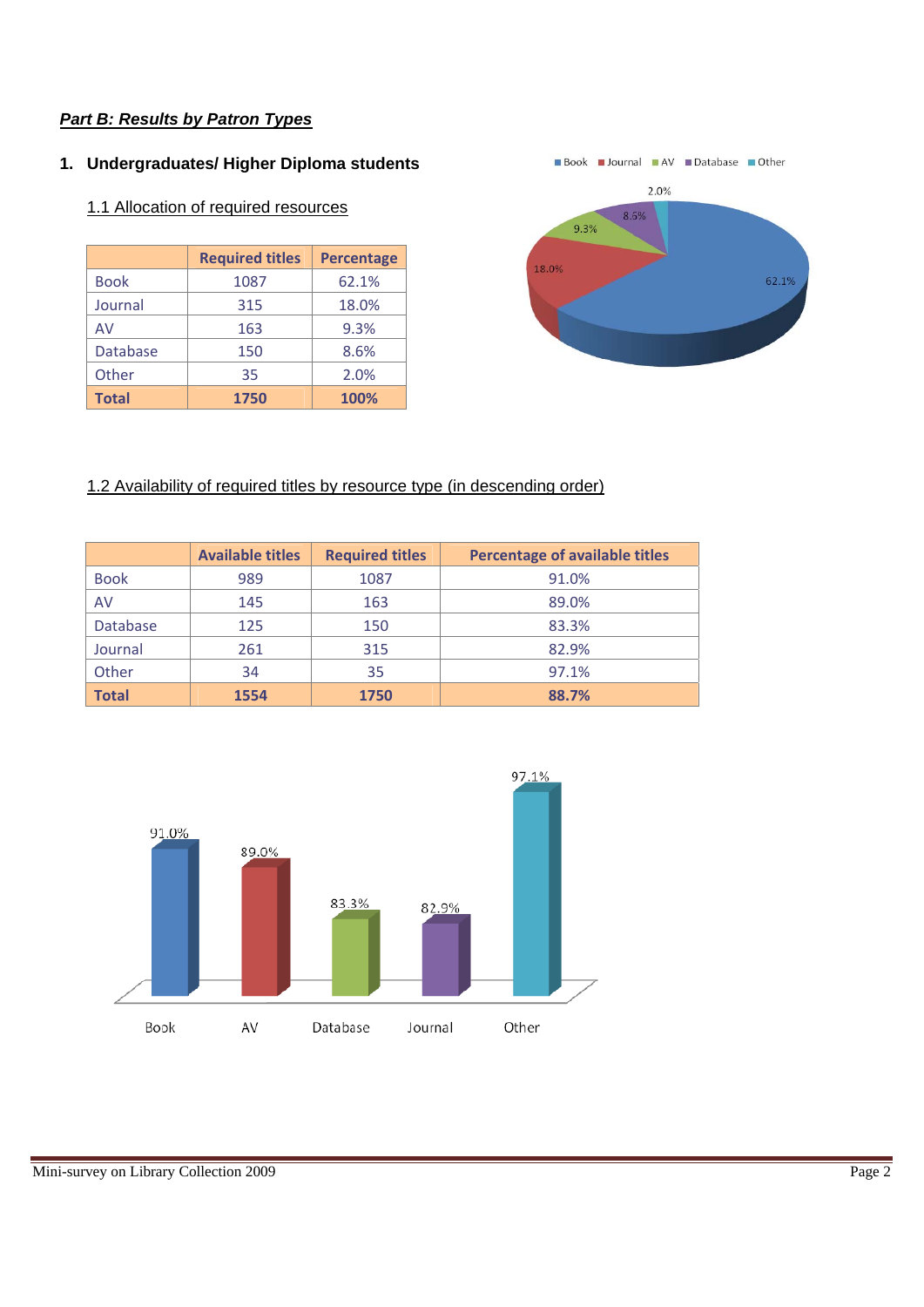# **2. Postgraduates**

## 2.1 Allocation of required resources

|                 | <b>Required titles</b> | <b>Percentage</b> |
|-----------------|------------------------|-------------------|
| <b>Book</b>     | 230                    | 50.4%             |
| Journal         | 94                     | 20.6%             |
| <b>Database</b> | 82                     | 18.0%             |
| AV              | 25                     | 5.5%              |
| Other           | 25                     | 5.5%              |
| <b>Total</b>    | 456                    | 100%              |



Book Journal AV Database Other

### 2.2 Availability of required titles by resource type (in descending order)

|                 | <b>Available titles</b> | <b>Required titles</b> | <b>Percentage of available titles</b> |
|-----------------|-------------------------|------------------------|---------------------------------------|
| <b>Book</b>     | 210                     | 230                    | 91.3%                                 |
| Journal         | 85                      | 94                     | 90.4%                                 |
| <b>Database</b> | 68                      | 82                     | 82.9%                                 |
| AV              | 18                      | 25                     | 72.0%                                 |
| Other           | 24                      | 25                     | 96.0%                                 |
| <b>Total</b>    | 405                     | 456                    | 86.5%                                 |



Book Journal Database AV Other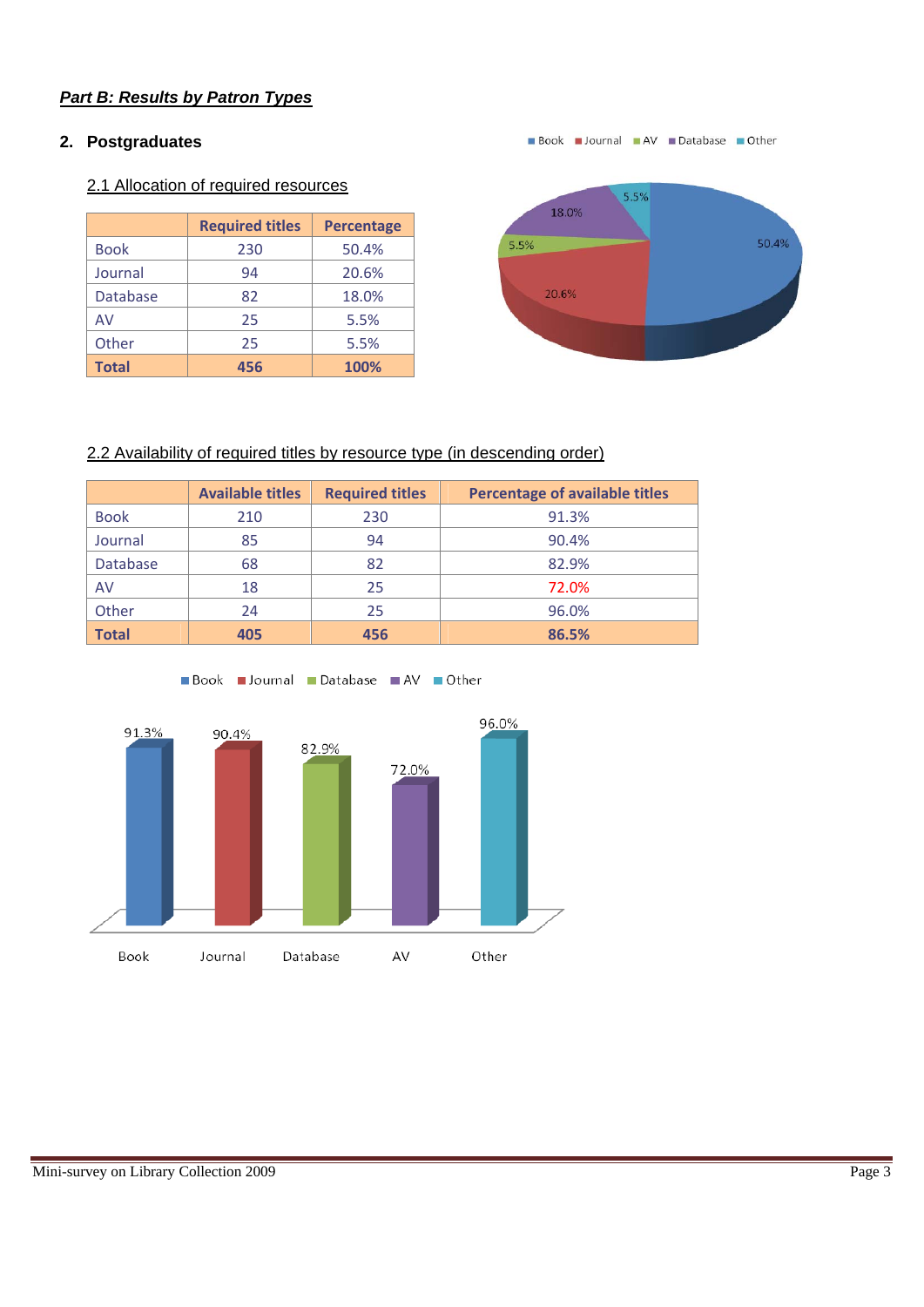## **3. Staff**

# 3.1 Allocation of required resources

|                 | <b>Required title</b> | <b>Percentage</b> |
|-----------------|-----------------------|-------------------|
| <b>Book</b>     | 51                    | 49.5%             |
| Journal         | 34                    | 33.0%             |
| <b>Database</b> | 10                    | 9.7%              |
| AV              | ጸ                     | 7.8%              |
| Other           |                       | 0.0%              |
| <b>Total</b>    | 103                   | 100%              |



Book Journal AV Database

# 3.2 Availability of required titles by resource type (in descending order)

|              | <b>Available titles</b> | <b>Required titles</b> | <b>Percentage of available titles</b> |
|--------------|-------------------------|------------------------|---------------------------------------|
| Database     | 10                      | 10                     | 100.0%                                |
| Journal      | 30                      | 34                     | 88.2%                                 |
| AV           |                         |                        | 87.5%                                 |
| <b>Book</b>  | 43                      | 51                     | 84.3%                                 |
| Other        |                         |                        |                                       |
| <b>Total</b> | 90                      | 103                    | 90.0%                                 |



Database Journal AV Book

### Mini-survey on Library Collection 2009 Page 4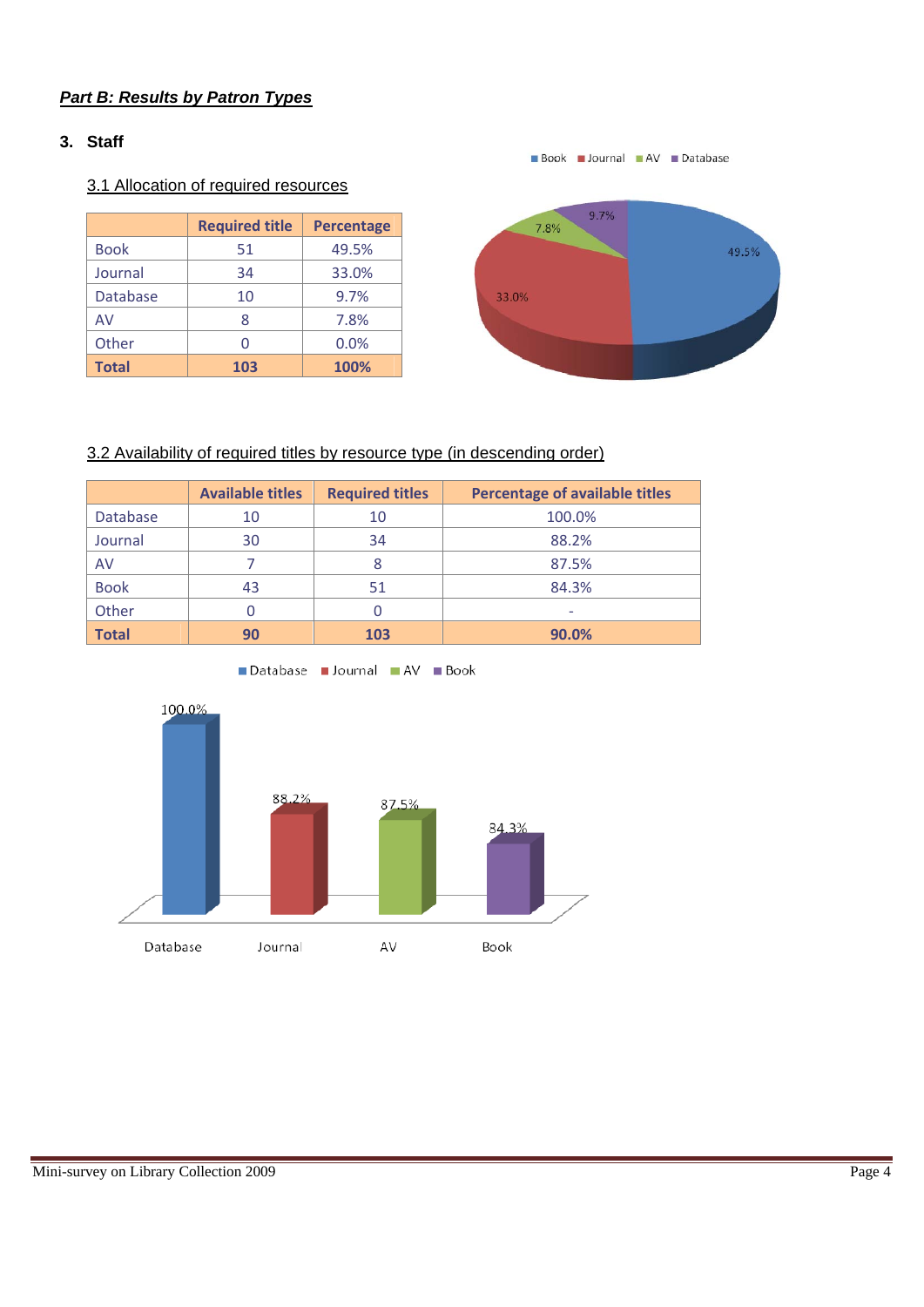#### **4. Alumni**

### 4.1 Allocation of required resources

|                 | <b>Required titles</b> | <b>Percentage</b> |
|-----------------|------------------------|-------------------|
| <b>Book</b>     | 42                     | 36.5%             |
| AV              | 22                     | 19.1%             |
| <b>Database</b> | 21                     | 18.3%             |
| Journal         | 13                     | 11.3%             |
| Others          | 17                     | 14.8%             |
| <b>Total</b>    | 115                    | 100%              |

Book Journal AV Database Others



## 4.2 Availability of required titles by resource type (in descending order)

|                 | <b>Available titles</b> | <b>Required titles</b> | <b>Percentage of available titles</b> |
|-----------------|-------------------------|------------------------|---------------------------------------|
| <b>Database</b> | 21                      | 21                     | 100.0%                                |
| Journal         | 13                      | 13                     | 100.0%                                |
| <b>Book</b>     | 38                      | 42                     | 90.5%                                 |
| AV              |                         | 22                     | 31.8%                                 |
| Others          | 12                      | 17                     | 70.6%                                 |
| <b>Total</b>    | 91                      | 115                    | 78.6%                                 |

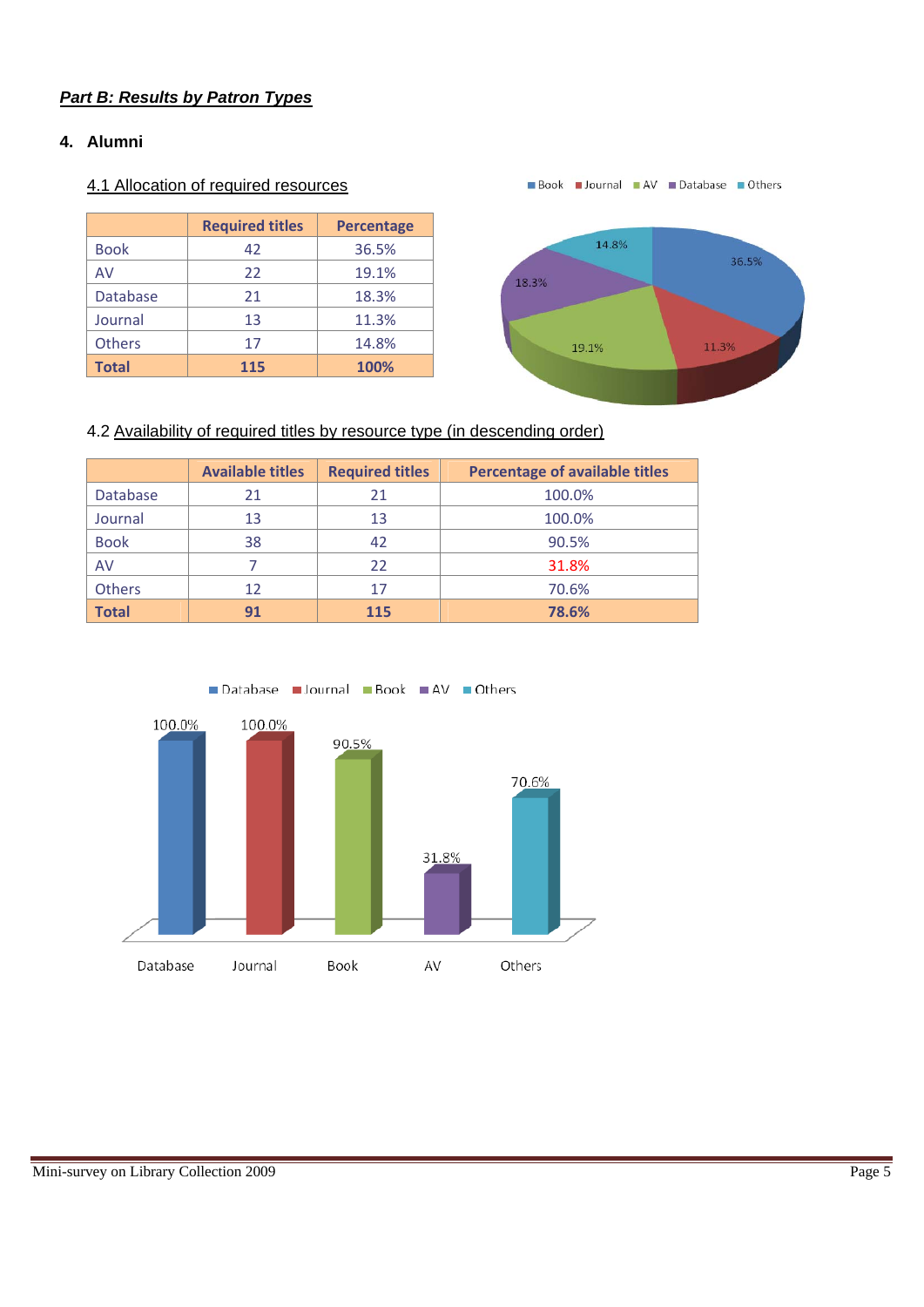### **5. Other Users (including JULAC users, privileged card holders, associate degree students, etc.)**

|                 | <b>Required title</b> | <b>Percentage</b> |
|-----------------|-----------------------|-------------------|
| <b>Book</b>     | 73                    | 51.0%             |
| Journal         | 39                    | 27.3%             |
| <b>Database</b> | 25                    | 17.5%             |
| AV              | 6                     | 4.2%              |
| Other           |                       | 0.0%              |
| <b>Total</b>    | 143                   | 100%              |

## 5.1 Allocation of required resources



### 5.2 Availability of required titles by resource type (in descending order)

|              | <b>Available titles</b> | <b>Required titles</b> | <b>Percentage of available titles</b> |
|--------------|-------------------------|------------------------|---------------------------------------|
| Journal      | 33                      | 39                     | 84.6%                                 |
| <b>Book</b>  | 58                      | 73                     | 79.5%                                 |
| Database     | 18                      | 25                     | 72.0%                                 |
| AV           |                         | 6                      | 16.7%                                 |
| Other        |                         |                        | -                                     |
| <b>Total</b> | 110                     | 143                    | 63.2%                                 |



Journal Book Database AV

#### Mini-survey on Library Collection 2009 Page 6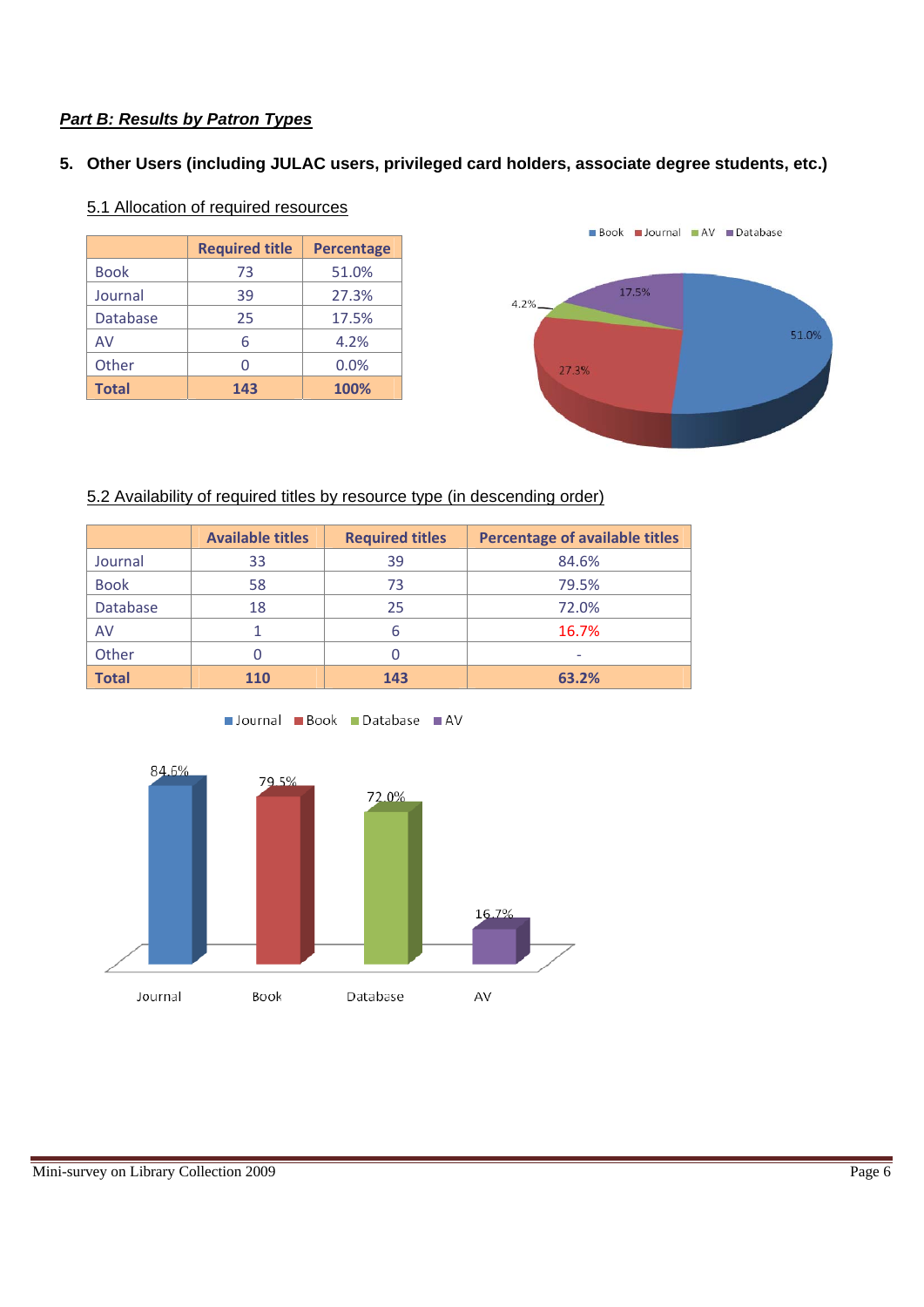## *Part C: Overall comparison*

|              | <b>Books</b> | <b>Journal</b> | <b>AV</b> | <b>Database</b> | <b>Others</b> | <b>Total</b> |
|--------------|--------------|----------------|-----------|-----------------|---------------|--------------|
| UG/HD        | 1087         | 315            | 163       | 150             | 35            | 1750         |
| PG           | 230          | 94             | 25        | 82              | 25            | 456          |
| <b>Staff</b> | 51           | 34             | 8         | 10              | 0             | 103          |
| Alumni       | 42           | 13             | 22        | 21              | 17            | 115          |
| Other users  | 73           | 39             | 6         | 25              | $\Omega$      | 143          |
| <b>Total</b> | 1483         | 495            | 224       | 288             | 77            | 2567         |

#### 1. Distribution of *required resources* by different types of user





# 2. Overall percentage of available titles by types of resources & user type

|                                                           | <b>Books</b> | <b>Journal</b> | <b>AV</b> | <b>Database</b> | <b>Others</b> | <b>Overall % of available</b><br>titles by user type |
|-----------------------------------------------------------|--------------|----------------|-----------|-----------------|---------------|------------------------------------------------------|
| UG/HD                                                     | 91.0%        | 82.9%          | 89.0%     | 83.3%           | 97.1%         | 88.7%                                                |
| PG                                                        | 91.3%        | 90.4%          | 72.0%     | 82.9%           | 96.0%         | 86.5%                                                |
| <b>Staff</b>                                              | 84.3%        | 88.2%          | 87.5%     | 100.0%          |               | 90.0%                                                |
| <b>Alumni</b>                                             | 90.5%        | 100.0%         | 31.8%     | 100.0%          | 70.6%         | 78.6%                                                |
| <b>Other users</b>                                        | 79.5%        | 84.6%          | 16.7%     | 72.0%           |               | 63.2%                                                |
| <b>Overall % of available</b><br>titles by resources type | 87.3%        | 89.2%          | 59.4%     | 87.6%           | 87.9%         |                                                      |